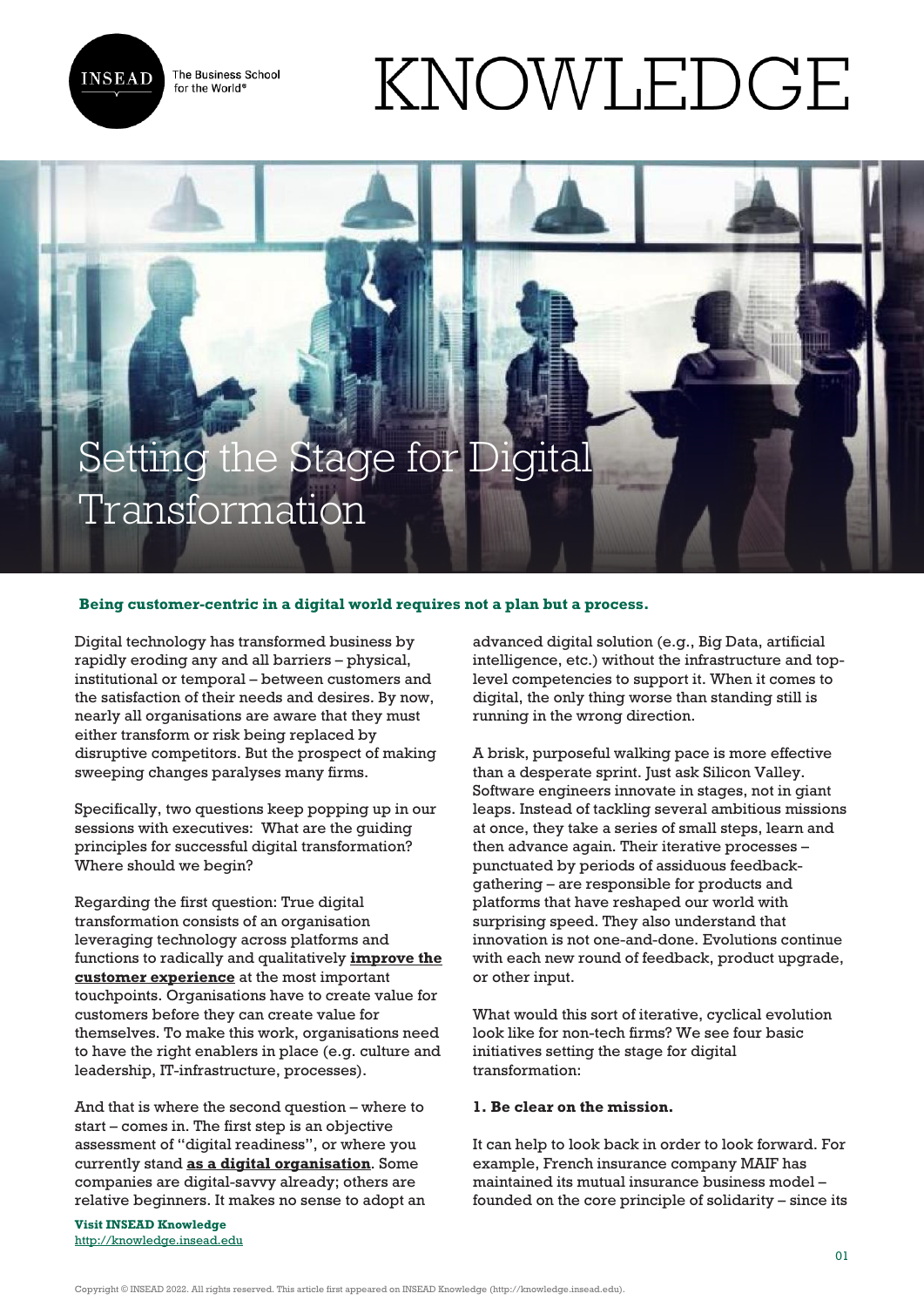inception in 1934. It has recently become a digital transformation pioneer of sorts, in its own operations and by backing digital start-ups. Notably, in 2013 MAIF officially commenced a transformational period by convening a series of strategy sessions on the evolution of society. This was the foundation for a robust digital strategy that is linked to the business strategy. Yet MAIF's digital endeavours – such as creating a MOOC and an app designed to help users take ownership of their digital data – are often less about growing the insurance business than about updating the notion of "solidarity" and mutual ownership to a contemporary context. MAIF's trendspotting team reviews the latest developments in the sharing economy to generate new business ideas.

If your business has a long history like MAIF, it might be fruitful to ponder what projects your organisation's founder(s) would pursue, if they were just starting out today.

### **2. Understand your customer journey to identify low-hanging fruit.**

Imagine a broken floorboard in front of a shop's counter. If a few customers badly stumbled and left their baskets behind in anger, it would be fixed forthwith. Digitalisation means a more complex and multiple customer journey, with many broken floorboards. Fixing the pain points is the most impactful way to shift customer perceptions.

The customer experience lies at the intersection of media (how and where), message (what it says) and mechanism (what it does). You can create outstanding experiences only by leveraging all three at the same time. And because so many digital experiences are rendered by software, the mechanism is often the key variable. Organisations often fail to understand their multiple customer journeys. But only when you have a clear understanding are you able to enrich them by leveraging digital trends.

And of course, the enablers discussed above – agile leadership, mission, vision, IT, etc. – are essential to the process of identifying "broken floorboards".

Consider how your travel experience would be changed if, for example, a room key were pushed to your mobile phone before arriving at the hotel, so you could bypass the check-in desk. You might even see pictures or videos of your room while in the taxi, on the way to the hotel. Changes in this vein raise the experience of a brand – and the overall brand perception – to a different level.

#### **3. Look for knowledge**

Digital tools and data can profitably interact in three ways.

**Visit INSEAD Knowledge** <http://knowledge.insead.edu> First, digital tools offer new ways to exploit the data that are already available. Some make business intelligence more granular and more accessible through user-friendly interfaces and powerful visualisation features. Others can streamline decision-making, such as Rolls-Royce's service that computes optimal fuel levels for airlines, or the startup **[Tinyclues](https://www.tinyclues.com/)**, which predicts who is likely to be in need of a new product by identifying customers who have purchased similar products in the past.

Second, data that used to require human attention can increasingly be analysed by AI. For example, sentiment analysis software performs automatic and instantaneous customer service triage across reams of online comments, as well as statistical breakdowns and forecasting. AI is relevant when the rules are too complex to be pinned down, and when there are large sets of data to prime the software.

Third, digital makes it quicker and cheaper to produce new data. "**[C'est qui le patron](https://lamarqueduconsommateur.com/)**" is a French venture that uses online surveys to build the specifications for food products. Highly actionable customer feedback removes a good deal of trial-anderror from managing the cost-quality trade off, enabling more agile production and happier customers.

#### **4. Look for solutions**

Digital tools can also improve processes, again in three main ways.

First, they improve convenience, e.g. through speed, 24/7 availability or personalisation. MAIF allows people to turn their auto insurance policy on and off with their mobile phone, so that they pay for coverage only when they drive. Amazon's experiments with automatic purchasing promise to make checkout lanes at supermarkets unnecessary.

Second, by pooling data, digital tools deliver value at a fraction of the cost. For example, helping users avoid traffic jams in real time (**[Waze](https://www.waze.com/)**) or estimate the worth of their flat (**[MeilleursAgents](https://www.meilleursagents.com/)**).

Third, digital technology enhances experience, e.g. the haptic feedback that brings video games to life with vibrations and movement.

Often, these three dimensions can combine to form an even higher-order solution. An example is **[vertigo treatments](https://www.hindawi.com/journals/amed/2015/916735/)** delivered via virtual reality for a more enjoyable and far cheaper cure.

#### **Escape the waterfall**

The four initiatives are best performed in an agile, iterative style with constant testing and tweaks, as opposed to the sequential **["waterfall" method](https://en.wikipedia.org/wiki/Waterfall_model)**.

Copyright © INSEAD 2022. All rights reserved. This article first appeared on INSEAD Knowledge (http://knowledge.insead.edu).